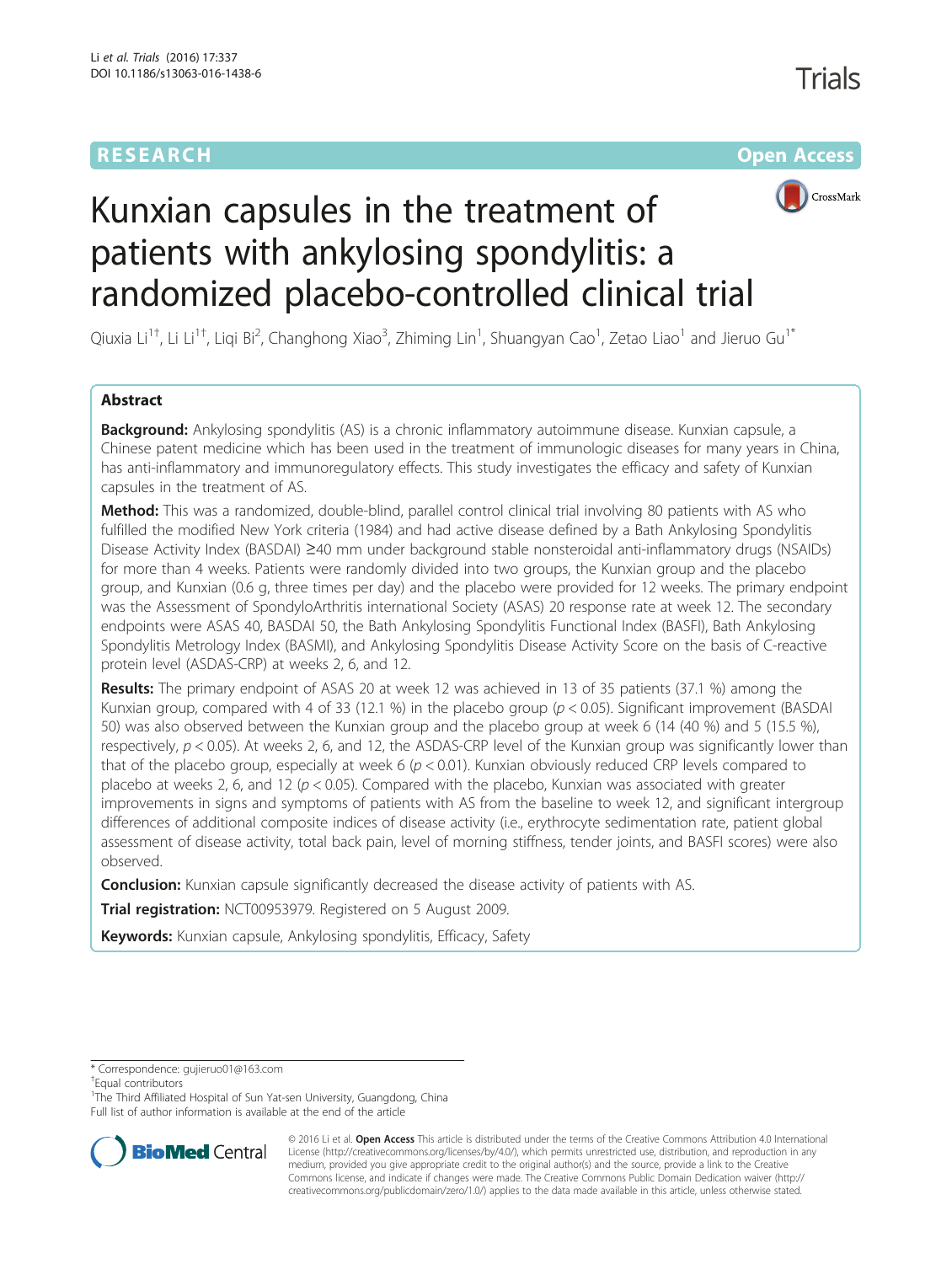#### <span id="page-1-0"></span>Background

Ankylosing spondylitis (AS) is a chronic inflammatory disease that affects the sacroiliac joint, spine bone protrusion, and paraspinal soft tissue and peripheral joints; it may also have extra-articular manifestations. In severe cases, it can cause spinal deformity and ankylosis. Treatment options available for AS are limited. Sulfasalazine (SSZ), which has certain side effects, is one of the most common treatments, and is mainly used in AS patients with peripheral arthritis [[1\]](#page-5-0). TNF-α receptor antagonists are also used, but are very expensive [[2\]](#page-5-0). Therefore, an inexpensive drug with acceptable side effects is needed.

Kunxian capsule's main component is triptolide [\[3](#page-5-0)], which is extracted from the genus Tripterygium plant Tripterygium hypoglaucum (levl.) Hutch. The genus Tripterygium is from the Celastraceae plant family, and different Tripterygium species have similar chemical compositions and clinical efficacy [\[4](#page-5-0)]. Tripterygium has been used in 21 autoimmune and inflammatory diseases by rheumatologists in China since 1983 [[5](#page-5-0)] to treat, e.g., rheumatoid arthritis (RA) [\[6](#page-5-0), [7](#page-5-0)], systemic lupus erythematosus (SLE) [[8](#page-5-0)–[10\]](#page-5-0), and nephritis [[10](#page-5-0)–[13\]](#page-6-0). Since 2006, Kunxian capsule has been used in clinical settings as an anti-inflammatory and immune system regulator of RA [[14](#page-6-0)–[16](#page-6-0)], SLE [[17\]](#page-6-0), AS [[18\]](#page-6-0), and other inflammatory and autoimmune diseases.

Although the therapeutic effect of Kunxian has been investigated in the treatment for patients with AS, the effect has rarely been assessed by international indicators. This study used the Assessment of SpondyloArthritis International Society response rate 20/40/70 (ASAS 20/40/70), Bath Ankylosing Spondylitis Disease Activity Index 20/50/ 70 (BASDAI 20/50/70), Ankylosing Spondylitis Disease Activity Score on the basis of C-reactive protein level (ASDAS-CRP), Bath Ankylosing Spondylitis Functional Index (BASFI), Bath Ankylosing Spondylitis Metrology Index (BASMI), and other indices to measure the efficacy of Kunxian capsules in the treatment of AS patients.

#### **Methods**

This study was approved by the Ethics Committee of the Third Affiliated Hospital of Sun Yat-sen University and registered at ClinicalTrials.gov with identifier NCT00953979.

#### Patients

The patients with AS were those who visited the hospital from December 2008 to February 2010, who were aged from 18 to 65 years and living in China. They were randomly divided into two groups according to a random number table. AS patients who fulfilled the modified New York criteria (1984) and had active disease defined by BASDAI ≥40 mm under background stable nonsteroidal anti-inflammatory drugs (NSAIDs) for more than 4 weeks were enrolled. Patients taking disease-modifying antirheumatic drugs (DMARDs) or biologics within 4 weeks before the study were excluded. Other exclusion criteria included intra-articular injection within 3 months; history of heart failure, multiple sclerosis, chronic obstructive pulmonary disease, recurrent infection, lymphoma, or other cancers; fibromyalgia or other rheumatic diseases; pregnant and lactating women; previous poor compliance, mental illness, and alcohol or drug addiction. The enrolled patients were not allowed to change background NSAID dosage or add other anti-rheumatic drugs during the study. After being informed of the details of the research, all patients or their guardians provided written informed consent to participate.



and 5 in placebo group), 2 patients exited for adverse events (one in Kunxian group and one in placebo group), and 2 patients had incomplete information (one in Kunxian group and one in placebo group). Finally, 68 patients completed clinical observation throughout the 12 weeks (35 in Kunxian group and 33 in placebo group)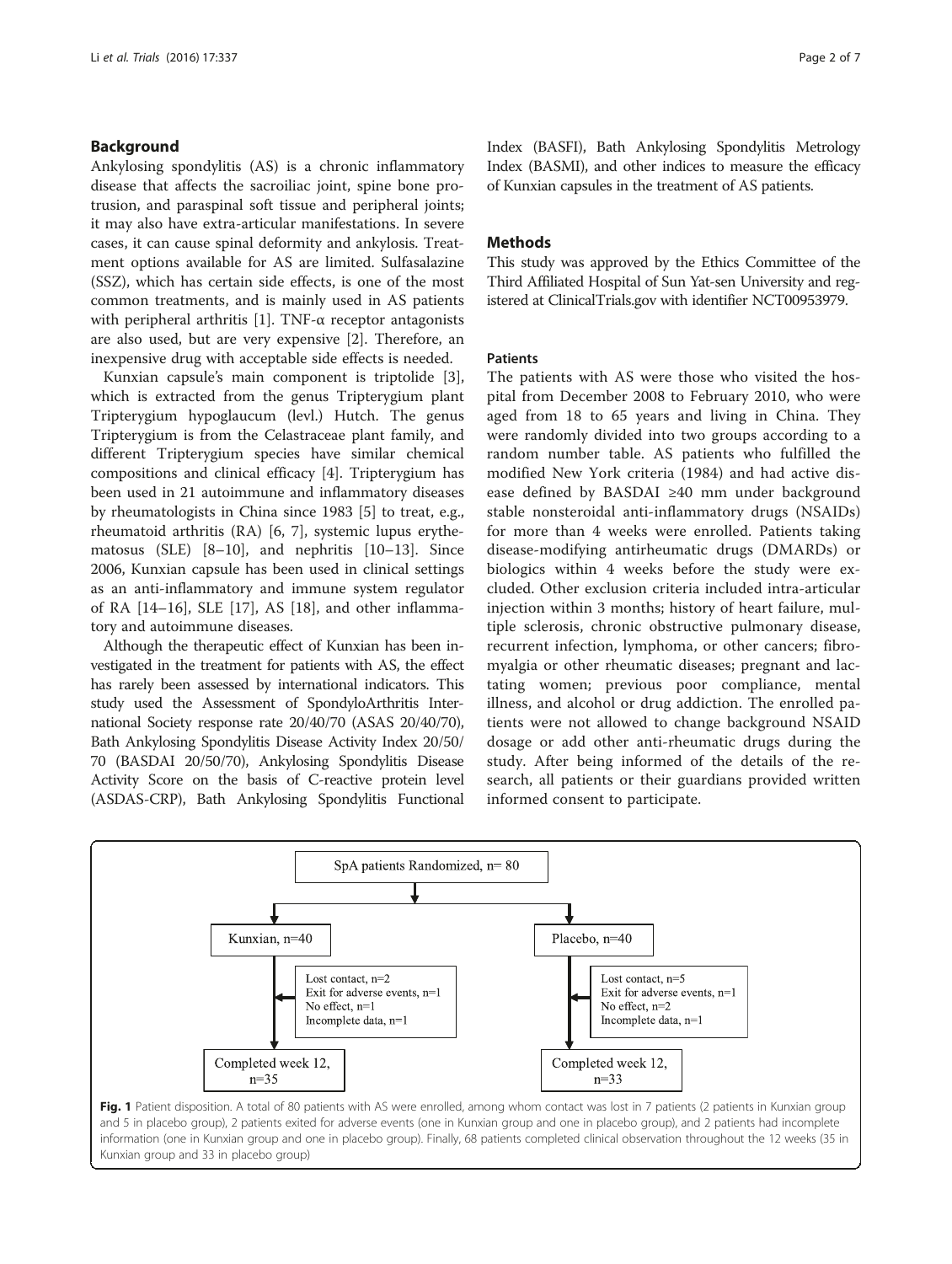#### Intervention

Macroporous resin adsorption was used to prepare the Kunxian. The preparation, quality control, and standardized testing of Kunxian capsules and the placebo were applied for and approved by China's State Food and Drug Administration and manufacturer (approval number: YBZ07522006-2009Z; 1514062). In the Kunxian group, two Kunxian capsules (0.3 g/capsule, with a triptolide content of 25 μg/capsule) were taken orally three times a day for 12 weeks.

#### **Assessment**

Patients were examined and evaluated at weeks 0, 2, 6, and 12. Clinical assessment was performed using indices of BASDAI, BASFI, Bath AS Patient Global Score (BAS-G), nocturnal back pain, general back pain, and morning stiffness. Spinal motility was assessed by chest expansion and the Schober test. Laboratory tests for erythrocyte sedimentation rate (ESR), C-reactive protein (CRP), alanine aminotransferase (ALT), aspartate aminotransferase (AST), blood urea nitrogen, and serum creatinine were carried out. Adverse events and concomitant medications were recorded. The primary endpoint of efficacy was the proportion of patients who achieved ASAS 20 according to the Assessment of SpondyloArthritis International Society (ASAS). The secondary endpoints of efficacy were ASAS 40, BASDAI 50, and ASDAS-CRP calculated according to the following formula: ASDAS-CRP =  $0.121 \times$  back pain +  $0.058 \times$  morning stiffness duration  $+0.11 \times$  overall patient discomfort degree  $+0.073 \times$  peripheral joint pain or swelling degree  $+$  $0.579 \times Ln(CRP + 1)$ .

#### Statistical analysis

The sample size was calculated based on findings of the previous clinical studies in patients with AS. For the primary endpoint, a sample size of 10 patients per protocol analysis set in each treatment group was required according to 90 % statistical power based on a one-sided test at 0.05. Thus, a target sample size of 40 patients per treatment group was estimated with a drop-out rate of 20 %. Missing data were imputed using the last observation carried forward (LOCF) method. Data were presented as mean ± standard deviation (SD). All analyses were performed by using the Statistical Package for the Social Sciences for Windows (SPSS), version 13.0 and Microsoft Office Excel. Categorical data (such as ASAS 20/40/70 and BASDAI 20/50/70) were expressed as numbers or percentages and analyzed using the chisquare test or Fisher's exact probabilities. The  $t$  test was used to investigate the difference in clinical parameters such as BASFI, ASDAS-CRP, BASMI, CRP, and ESR. Any *p* values less than 0.05 were considered statistically significant.

#### Results

#### Disposition and characteristics of the patients

A total of 80 patients with a mean age of  $31.9 \pm$ 11.7 years were randomly divided into two groups, the Kunxian group (40 patients) and the placebo group (40 patients) (Fig. [1](#page-1-0)). Among the 80 patients, 79 (98.78 %) had inflammatory spinal pain. There were no statistical differences in the baseline characteristics between the Kunxian group and the placebo group (Table 1). The distribution of demographical characteristics of the participants is shown in Table 1. No differences between variables were observed.

#### **Efficacy**

The primary endpoint of ASAS 20 at week 12 was achieved in 13 of 35 patients (37.1 %) in the Kunxian group, compared with 4 of 33 (12.1 %) in the placebo group ( $p < 0.05$ )

|                  | <b>Table 1</b> Baseline demographics and characteristics of the |  |  |
|------------------|-----------------------------------------------------------------|--|--|
| patients with AS |                                                                 |  |  |

| Information                                   | Kunxian<br>$(n = 35)$ | Placebo<br>$(n = 33)$ |
|-----------------------------------------------|-----------------------|-----------------------|
| Demographics                                  |                       |                       |
| Male, n (%)                                   | 32 (91.4)             | 30 (90.9)             |
| Age, years (SD)                               | 27.19 (7.94)          | 28.83 (7.09)          |
| Disease characteristics                       |                       |                       |
| Symptom duration in years                     | 6.76(5.47)            | 7.98 (4.78)           |
| Concomitant NSAID, n (%)                      | 13(37.1)              | 15(45.5)              |
| Clinical features, n (%)                      |                       |                       |
| Inflammatory back pain                        | 32 (91.4)             | 32 (97.0)             |
| Elevated CRP (>3 mg/liter)                    | 31 (88.6)             | 24 (72.7)             |
| Elevated ESR (male >20;<br>female $>15$ mm/h) | 32 (91.4)             | 29 (87.9)             |
| Disease activity                              |                       |                       |
| ASDAS-CRP                                     | 3.36(1.06)            | 3.41(1.00)            |
| <b>BASDAI</b> (0-10)                          | 4.79 (1.45)           | 4.82 (1.22)           |
| Total back pain (0-10)                        | 5.09(2.69)            | 5.34(2.58)            |
| Global assessment (0-10)                      | 5.18(2.08)            | 5.90(1.85)            |
| Swollen joints, range 0-44                    | 0.46(1.48)            | 0.29(1.1)             |
| Tender joints, range 0-44                     | 5.57 (4.96)           | 4.91(3.37)            |
| BASFI (0-10)                                  | 3.10(2.00)            | 2.80(2.00)            |
| Inflammation/morning<br>stiffness (0-10)      | 4.79 (2.79)           | 5.2(2.43)             |
| ESR (mm/h)                                    | 36.95 (25.26)         | 35.79 (31.46)         |
| CRP (mg/liter)                                | 29.5 (29.93)          | 27.50 (29.69)         |
| BASMI (0-10)                                  | 2.88(1.95)            | 3.75 (1.99)           |

All values are expressed as mean (SD) unless otherwise indicated

Abbreviations: NSAID nonsteroidal anti-inflammatory drugs, CRP C-reactive protein, ESR erythrocyte sedimentation rate, ASDAS Ankylosing Spondylitis Disease Activity Score, BASDAI Bath Ankylosing Spondylitis Disease Activity Index, VAS visual analog scale, BASFI Bath Ankylosing Spondylitis Functional Index, BASMI Bath Ankylosing Spondylitis Metrology Index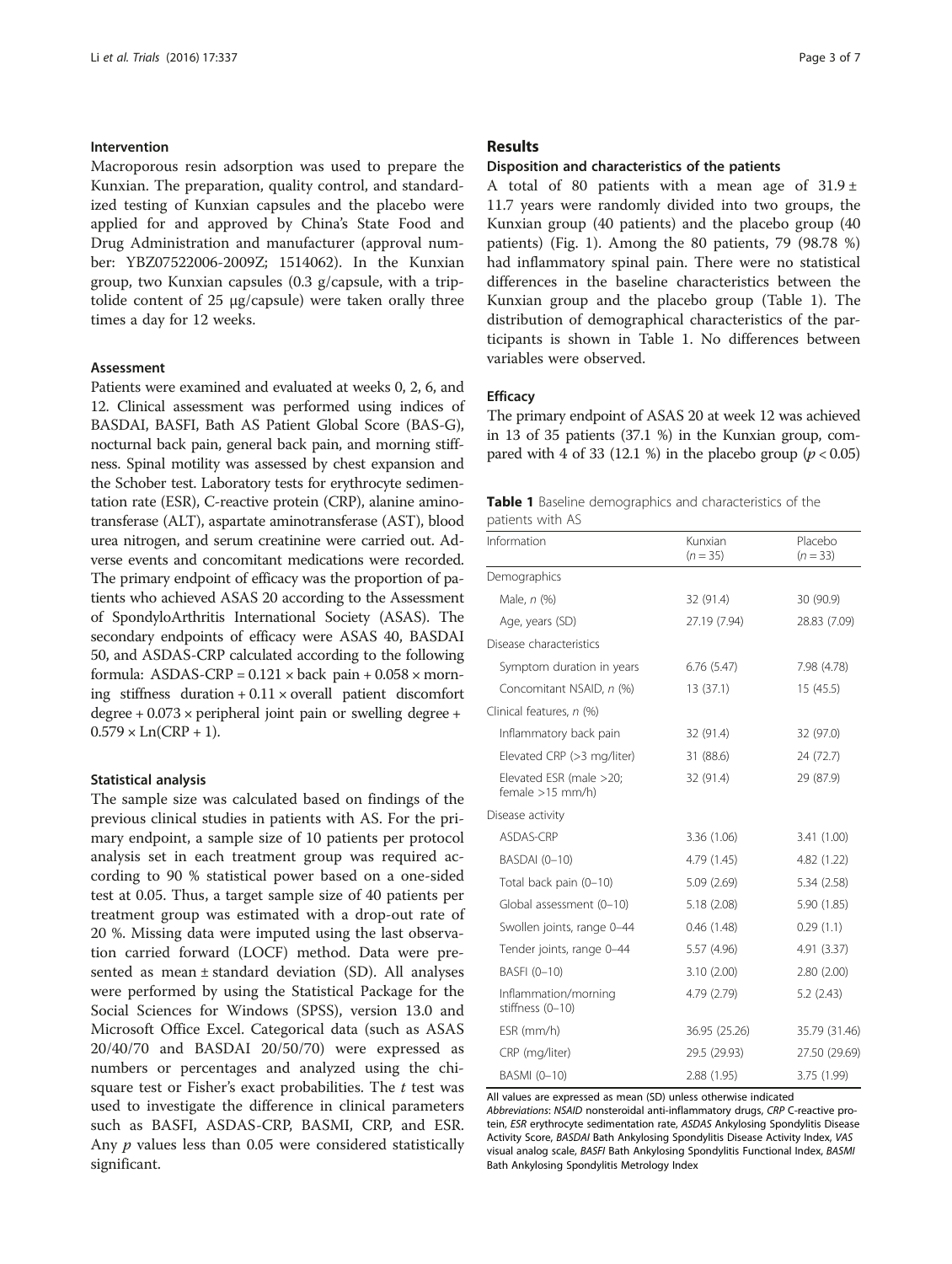(Fig. 2a). Significant improvements of BASDAI 50 were also observed in the Kunxian-treated patients at week 6 (14 (40 %) and 5 (15.5 %), respectively,  $p < 0.05$ ) (Fig. 2b). At weeks 2, 6, and 12, the value of ASDAS-CRP in the Kunxian group was significantly lower than that in the placebo group, especially at week 6 ( $p < 0.01$ ) (Fig. 2c), indicating that Kunxian obviously reduced CRP compared to the placebo (p < 0.05) at weeks 2, 6, and 12 (Fig. 2d).

Compared with the placebo, Kunxian was associated with significantly greater improvements in signs and symptoms of patients with AS from the baseline to week 12, and significant intergroup differences were also observed in terms of additional composite indices of disease activity (i.e., BASFI, ESR, patient global assessment of disease activity, total back pain, level of morning stiffness, tender joints, and BASMI scores) (Table [2](#page-4-0)).

#### Safety

There were 11 patients with adverse events, 8 in the Kunxian group and 3 in the placebo group. The main adverse events were mild to moderate elevation of transaminase, dysmenorrhea, menopause, stomach burning sensation, gastrointestinal discomfort, slightly decreased WBC or platelets, mild urinary tract infection, and dry

throat. There was no significant difference in the number of patients between the two groups (Table [3](#page-5-0)). We will disseminate the results of our study via presentations at international conferences and publications in peer-reviewed journals. The study will be implemented and reported in line with Standard Protocol Items for Randomised Trials (Additional file [1](#page-5-0)).

#### **Discussion**

AS is a chronic inflammatory autoimmune disease. The activity of AS reflects the level of inflammation, predicts prognosis, and influences treatment decisions. Currently, the most accepted and widely used indicators to assess the disease activity of AS are ASAS 20/40 and BASDAI [\[19](#page-6-0)]. Most studies have utilized these indicators in the clinical research of Kunxian [\[14, 18](#page-6-0)]. However, both indicators have been self-administered by patients or physicians—directed questionnaires and objective measures of the disease activity are not included. The whole spectrum of the disease activity of AS is not reflected. The Ankylosing Spondylitis Disease Activity Score on the basis of CRP (ASDAS-CRP) can assess the disease activity and efficacy of different therapies in AS. It has been primarily applied in different races and has shown good clinical value [[20](#page-6-0)–[22](#page-6-0)]. Based on feasibility, the



was significantly higher than that in placebo group at week 6  $(p < 0.001)$ . c ASDAS-CRP in Kunxian group was significantly higher than that in placebo group, especially at week 6 ( $p < 0.001$ ). **d** The change of serum CRP in Kunxian and placebo groups. Serum CRP in Kunxian group was significantly lower than that in placebo group at weeks 2, 6, and 12 ( $p < 0.05$ )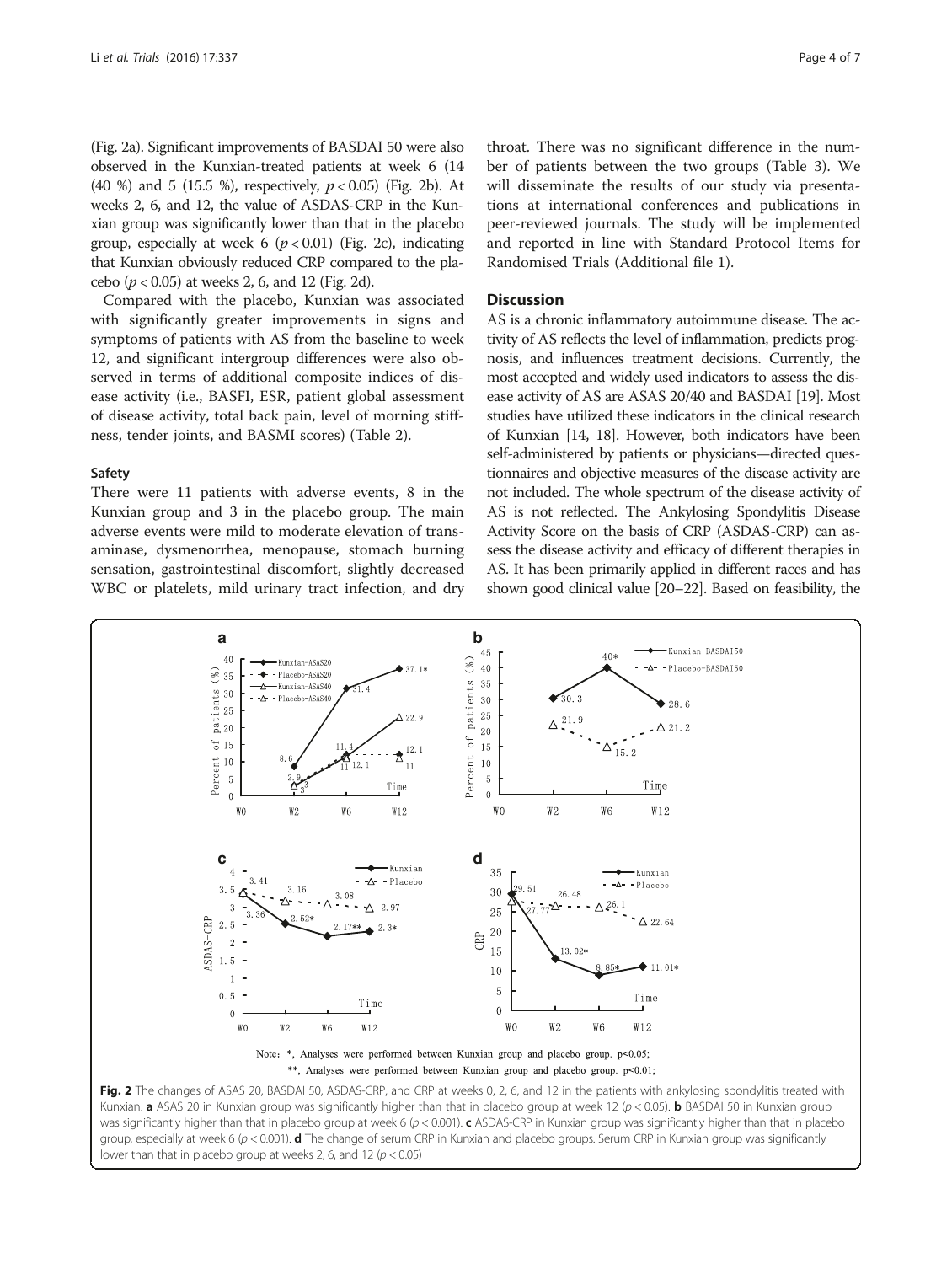<span id="page-4-0"></span>Table 2 Efficacy at weeks 2, 6, and 12

| Activity index                          | Time    |                                 | Mean $\pm$ SD change from the baseline |  |  |
|-----------------------------------------|---------|---------------------------------|----------------------------------------|--|--|
|                                         |         | Kunxian, $n = 35$               | Placebo, $n = 33$                      |  |  |
| BASDAI (0-10), mean (±SD)               | Week 2  | $-1.46 \pm 1.61$                | $-0.91 \pm 1.31$                       |  |  |
|                                         | Week 6  | $-1.98 \pm 1.48$ <sup>a</sup>   | $-0.10 \pm 1.13$                       |  |  |
|                                         | Week 12 | $-1.68 \pm 1.70$                | $-1.11 \pm 1.17$                       |  |  |
| BASFI (0-10), mean $(\pm SD)$           | Week 2  | $-0.52 \pm 1.17$                | $-0.15 \pm 1.32$                       |  |  |
|                                         | Week 6  | $-0.88 \pm 1.18$ <sup>c</sup>   | $-0.28 \pm 1.27$                       |  |  |
|                                         | Week 12 | $-0.75 \pm 2.26$                | $-0.01 \pm 1.59$                       |  |  |
| ASDAS-CRP, mean $(\pm SD)$              | Week 2  | $-0.84 \pm 0.91^{\rm b}$        | $-0.05 \pm 0.98$                       |  |  |
|                                         | Week 6  | $-1.25 \pm 0.95$ <sup>a</sup>   | $-0.06 \pm 0.70$                       |  |  |
|                                         | Week 12 | $-1.08 \pm 1.03^{\rm b}$        | $-0.11 \pm 1.79$                       |  |  |
| ESR (mm/h), mean $(\pm SD)$             | Week 2  | $-11.26 \pm 16.38$ <sup>c</sup> | $0.15 \pm 9.48$                        |  |  |
|                                         | Week 6  | $-16.26 \pm 18.63^b$            | $0.71 \pm 16.76$                       |  |  |
|                                         | Week 12 | $-14.51 \pm 22.65$ <sup>c</sup> | $0.09 \pm 16.50$                       |  |  |
| CRP (ref 6 mg/l), mean $(\pm SD)$       | Week 2  | $-16.49 \pm 21.12^{b}$          | $0.37 \pm 16.55$                       |  |  |
|                                         | Week 6  | $-20.66 \pm 23.71^{b}$          | $1.07 \pm 20.20$                       |  |  |
|                                         | Week12  | $-18.50 \pm 26.18$ <sup>c</sup> | $0.76 \pm 16.67$                       |  |  |
| Level of morning stiffness, 0-10 cm VAS | Week2   | $-2.56 \pm 2.81$ <sup>c</sup>   | $-0.88 \pm 1.37$                       |  |  |
|                                         | Week6   | $-2.10 \pm 2.39$ <sup>c</sup>   | $-0.78 \pm 2.38$                       |  |  |
|                                         | Week 12 | $-2.53 \pm 2.60^{\circ}$        | $-1.34 \pm 1.67$                       |  |  |
| Global assessment, 0-10 cm VAS          | Week 2  | $-1.29 \pm 1.94$                | $-0.54 \pm 1.30$                       |  |  |
|                                         | Week 6  | $-1.99 \pm 2.10^{\circ}$        | $-0.81 \pm 1.31$                       |  |  |
|                                         | Week 12 | $-1.69 \pm 2.30$                | $-0.85 \pm 1.55$                       |  |  |
| Total back pain, 0-10 cm VAS            | Week 2  | $-1.22 \pm 1.99$                | $-0.45 \pm 1.60$                       |  |  |
|                                         | Week 6  | $-1.97 \pm 2.08$ <sup>c</sup>   | $-0.81 \pm 1.98$                       |  |  |
|                                         | Week 12 | $-1.94 \pm 2.17^c$              | $-0.77 \pm 1.57$                       |  |  |
| Swollen joints, range 0-44              | Week 2  | $-0.14 \pm 0.42$                | $0.14 \pm 0.85$                        |  |  |
|                                         | Week 6  | $-0.16 \pm 0.5$                 | $-0.05 \pm 0.34$                       |  |  |
|                                         | Week 12 | $0 \pm 0.82$                    | $-0.06 \pm 0.34$                       |  |  |
| Tender joints, range 0-44               | Week 2  | $-1.19 \pm 2.77$                | $-0.35 \pm 0.73$                       |  |  |
|                                         | Week 6  | $-2.38 \pm 3.66^{\circ}$        | $-0.26 \pm 1.24$                       |  |  |
|                                         | Week 12 | $-2.89 \pm 3.43^c$              | $-0.36 \pm 1.32$                       |  |  |
| BASMI (0-10), mean $(\pm SD)$           | Week 2  | $-0.32 \pm 0.94$                | $-0.32 \pm 0.97$                       |  |  |
|                                         | Week 6  | $-0.49 \pm 1.10$                | $-0.14 \pm 0.98$                       |  |  |
|                                         | Week 12 | $-0.24 \pm 1.09$                | $-0.21 \pm 0.95$                       |  |  |

<sup>a</sup> Compared with placebo group.  $p < 0.0001$ <br>b Compared with placebo group.  $p < 0.001$ 

<sup>b</sup>Compared with placebo group.  $p < 0.001$ 

<sup>c</sup>Compared with placebo group.  $p < 0.05$ 

ASDAS consisting of total back pain, duration of morning stiffness, the BASDAI question on peripheral joints, patient global score of disease activity, and CRP were selected as the preferred ASDAS (ASDAS-CRP) [\[23](#page-6-0)]. However, in vitro and animal model studies have shown that the genus Tripterygium possesses anti-inflammatory and immunosuppressive properties, including suppression of proinflammatory cytokine production [\[24](#page-6-0), [25](#page-6-0)]. In this study, Kunxian demonstrated better efficacy than a placebo in suppressing the

disease activity of patients with AS as assessed by ASAS 20, BASDAI 50, ASDAS-CRP, and serum CRP as well as patient global assessment of the disease activity, total back pain, level of morning stiffness, tender joints, and BASFI score.

Although Kunxian had good efficacy in patients with AS, and its main component, Tripterygium hypoglaucum (levl.) Hutch, had weaker toxicity and side effects than Tripterygium wilfordii [\[26\]](#page-6-0), some adverse events were observed in this study, including mild to moderate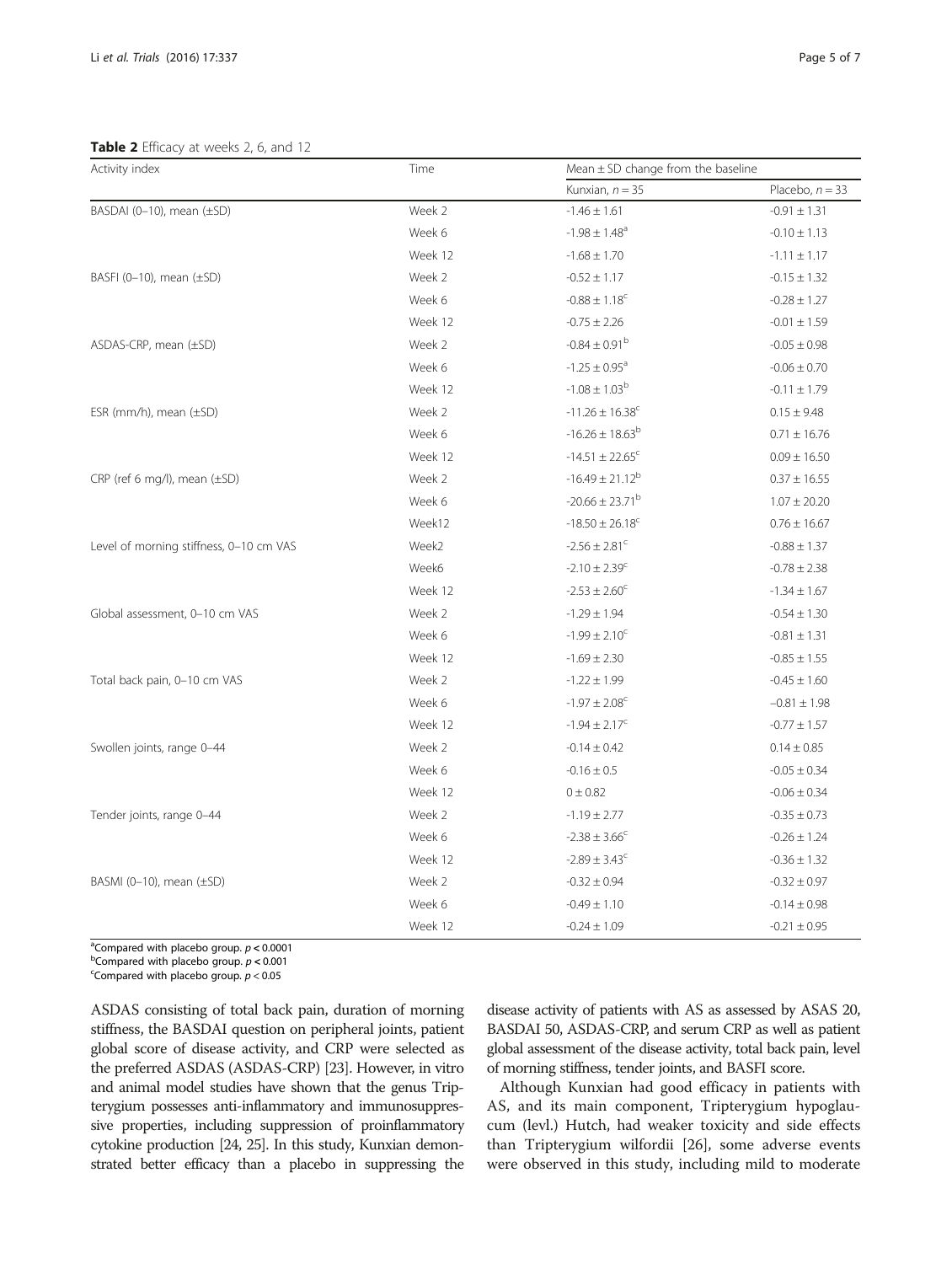<span id="page-5-0"></span>Table 3 Adverse events during 12-week period of the study

| Adverse reactions                                         | AS group $(N = 68)$ |                   |  |  |
|-----------------------------------------------------------|---------------------|-------------------|--|--|
|                                                           | Kunxian, $n = 35$   | Placebo, $n = 33$ |  |  |
| Elevated AST/ALT                                          | 3                   | 2                 |  |  |
| Dysmenorrhea                                              |                     | $\left($          |  |  |
| Gastrointestinal discomfort                               | 4                   |                   |  |  |
| Leukopenia/thrombocytopenia                               | 0                   |                   |  |  |
| Urinary tract infection<br>(urinary frequency, hematuria) | 0                   | $\left($          |  |  |
| Dry throat                                                | 0                   | 0                 |  |  |
| Drug allergy                                              | $\left( \right)$    | $\left($          |  |  |
| Total                                                     | 8 <sup>a</sup>      | ζ                 |  |  |

<sup>a</sup>Compared with placebo group.  $p > 0.05$ 

liver toxicity, decreased WBC or platelets, and gastrointestinal discomfort. These adverse events had also been observed in the treatment of other diseases such as RA [\[14\]](#page-6-0) and refractory nephrotic syndrome [\[27\]](#page-6-0). Many Chinese papers reported that the most severe side effect of Tripterygium was infertility, although animal experiments showed it had no significant effect on infertility or teratogenicity in rats, embryos, or fetuses [\[28](#page-6-0)]. Only one case of dysmenorrhea was observed in the study.

Tripterygium hypoglaucum (levl.) Hutch nourishes the kidneys and strengthens the essence. The other three medicines, Epimedium, Dodder, and Lycium Chinense, mainly contain flavonoids. According to the theory of traditional Chinese medicine, Epimedium and Dodder can enhance kidney yang and Lycium Chinense can enhance kidney yin. In China these three medicines have been used for thousands of years. Thus, Epimedium, Lycium Chinense, and Dodder can inhibit the reproductive toxicity of Tripterygium hypoglaucum (levl.) Hutch without affecting its anti-inflammatory and immunosuppressive effects (the theory of Chinese medicine considers that the kidneys store the vital essence and dominate reproduction). Good results were observed in this study, but the impact of Kunxian on human reproductive function remains to be further studied.

#### Conclusion

Kunxian capsules have better efficacy than a placebo in decreasing the disease activity of patients with AS assessed by international indicators ASAS 20, BASDAI 50, ASDAS-CRP, and serum CRP as well as by patient global assessment of the disease activity, total back pain, level of morning stiffness, tender joints, and BASFI score.

### Additional file

[Additional file 1:](dx.doi.org/10.1186/s13063-016-1438-6) The CONSORT checklist of the trial. (DOC 82 kb)

#### Abbreviations

AS, Ankylosing spondylitis; BASDAI 20/50/70, (improvement criteria) Bath Ankylosing Spondylitis Disease Activity Index 20/50/70; NSAID, nonsteroidal anti-inflammatory drug; ASAS 20/40/70, (improvement criteria) the Assessment of SpondyloArthritis international Society 20/40/ 70 (refer to [http://www.asas-group.org/publications/ASAS-handbook.pdf\)](http://www.asas-group.org/publications/ASAS-handbook.pdf); BASFI, Bath Ankylosing Spondylitis Functional Index; BASMI, Bath Ankylosing Spondylitis Metrology Index; ASDAS-CRP, Ankylosing Spondylitis Disease Activity Score on the basis of C-reactive protein level; SSZ, sulfasalazine; RA, rheumatoid arthritis; SLE, systemic lupus erythematosus; DMARD, disease-modifying antirheumatic drug

#### Acknowledgements

This paper was supported by the 5010 Subject of Sun Yat-sen University (2007023) and the key projects of Ministry of Health Clinical Disciplines ([2010]439, 2010–2012.). We express our appreciation to Guo Zhonghui, Wang Xiaodan, He Fenglei, and Xie Han as well as all the individuals who aided this project.

#### Authors' contributions

QXLi performed the statistical analysis and drafted the manuscript. LLi performed the patient follow-up. SHYC performed the patient follow-up and distributed the medicines. ZHML designed the study and enrolled the patients. LQB, CHX, and ZTL were rheumatologists responsible for patient enrollment. JRG was a rheumatologist who was responsible for patient enrollment and also managed the trial and participated in the design and coordination. All authors read and approved the final manuscript.

#### Competing interests

The authors declare that they have no competing interests.

#### Author details

<sup>1</sup>The Third Affiliated Hospital of Sun Yat-sen University, Guangdong, China. <sup>2</sup>China-Japan Union Hospital of Jilin University, Changchun, China <sup>3</sup>Integrated Traditional and Western Medicine Hospital of Southern Medical University, Guangzhou, China.

#### Received: 21 August 2015 Accepted: 5 February 2016 Published online: 22 July 2016

#### References

- Amor B, Kahan A, Dougados M, et al. Sulfasalazine and ankylosing spondylitis. Ann Intern Med. 1984;101(6):878.
- 2. Tu L, Rai JC, Cao S, et al. Costs and work limitation of patients with ankylosing spondylitis in China. Clin Exp Rheumatol. 2014;32(5):661–6.
- 3. Zongyu W, Lunhui L. Chinese raw materials botanicals. China, Yunnan. Yunnan Science and Technology Press. 2002;203:333.
- 4. Yaofeng H, Xuesong S, Shengjiu G, et al. Analysis on Similarity of Chemical Compositions of between Tripterygium wilfordii Hook.f. and Tripterygium hypoglaucum(Levl) Hutchins. J Anhui AgriSci. 2009;37(13):5961–3.
- 5. Ji W, Li J, Lin Y, et al. Report of 12 cases of ankylosing spondylitis patients treated with Tripterygium wilfordii. Clin Rheumatol. 2010;29(9):1067–72.
- 6. Zeng R, Shixin D, Wu J, et al. Effects of Tripterygium hypoglaucum (Levl.) Hutch on in vitro proliferation and apoptosis of synoviocytes from patients with rheumatoid arthritis. J Clin Rehabil Tissue Eng Res. 2009;13(50):9892–6.
- 7. Fan Y, Li G. Clinical study of Tripterygium hypoglaucum combined with methotrexate in elderly onset rheumatoid arthritis. Mod Med Health. 2006;22(4):478–80.
- 8. Xiulan D, Ma Y. Anti lupus powder treat the systemic lupus erythematosus. J Shandong University of Tradit Chin Med. 2000;24(5):354–6.
- Zhao XZ. Effects of Astragalus membranaceus and Tripterygium hypoglancum on natural killer cell activity of peripheral blood mononuclear in systemic lupus erythematosus. Zhongguo Zhong Xi Yi Jie He Za Zhi. 1992;12(11):669–71,645.
- 10. Jin CY, Hu GH, Zheng BZ, et al. Study on effect of tripterygium on plasma IL-18 content in patients with lupus nephritis. Zhongguo Zhong Yao Za Zhi. 2008;33(9):1075–7.
- 11. Wang S, Yan C. The experience of Tripterygium piece with Liu Wei Di Huang Wan combination treat the lupus nephritis. Med J Liaoning. 2004; 18(3):167–7.